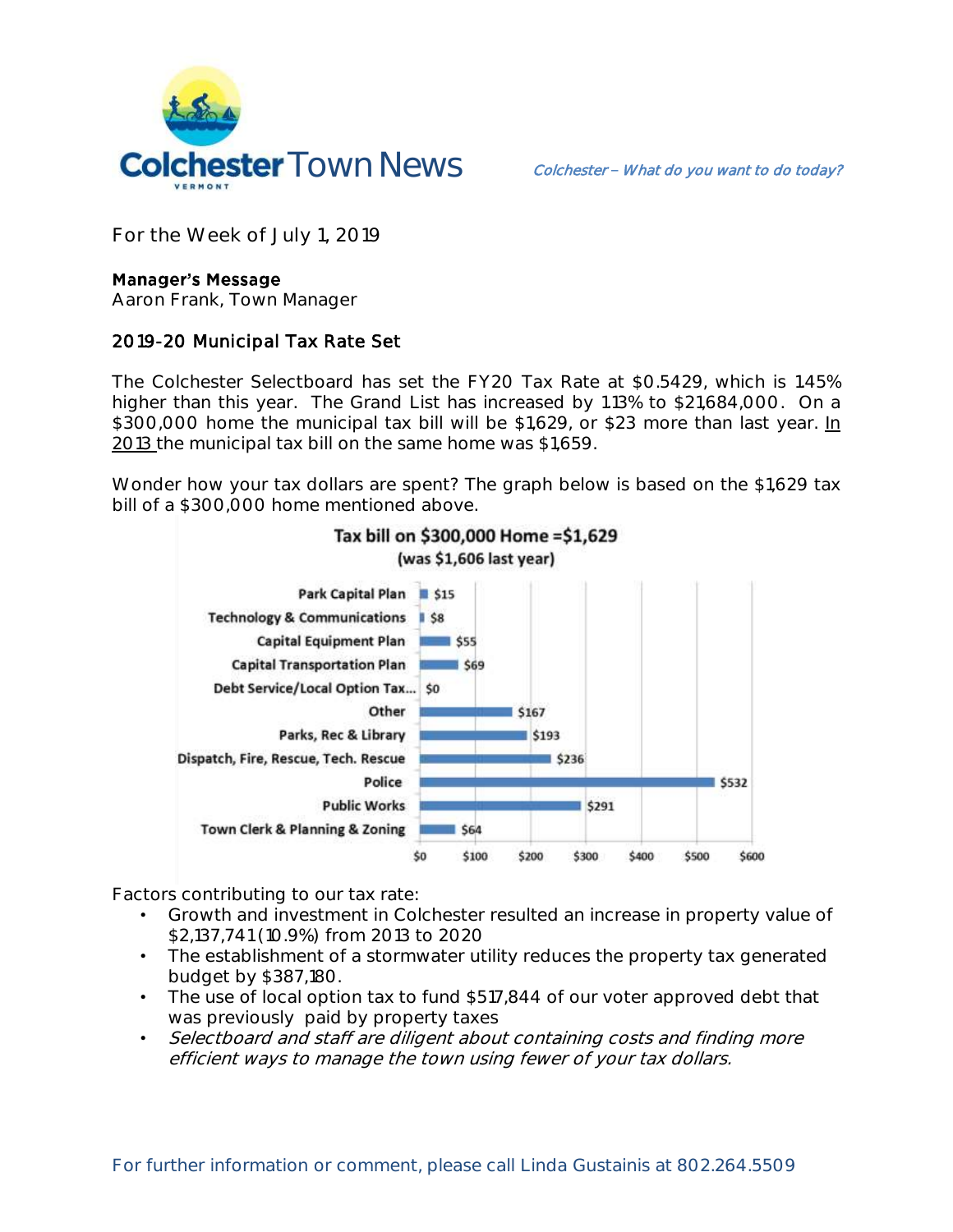

Check out the comparison chart below. Colchester has the third lowest property tax among the listed inner Chittenden county communities, based on 2017-18 tax rate information and the 2017 census:

| Williston         | \$547 |
|-------------------|-------|
| <b>Essex Town</b> | \$642 |
| Colchester        | \$663 |
| Burlington        | \$733 |
| Winooski          | \$743 |
| So. Burlington    | \$798 |
| Essex Jct.        | \$867 |
| Average           | \$713 |

For more about the Town Manager's Office visit<http://colchestervt.gov/manager> or call (802) 264-5509.

**Finance Department Lara Alemy, Director of Finance**

- FY19 Budget Update: Eleven months through the fiscal year we are at a net positive position of 3.2%. Revenues are currently trending under budget and being offset by lower than budgeted expenditures. Revenues are higher than expenses by \$416,177.
- Local Option Tax Fund: As of May 31, 2019 the balance of the Local Option Tax Fund (with use restricted to voter-approved capital projects) is \$3,031,520. In FY19, we have received \$1,269,164 in revenue and made \$594,462 in payments for such projects.
- Do you have questions about how the LOT works? For answers to commonly asked LOT questions, see the informative LOT presentation (PDF format) on our website at: <http://bit.ly/Colchester-LOT>

For more about the Finance Department visit [http://colchestervt.gov/317/Finance-](http://colchestervt.gov/317/Finance-Department)**[Department](http://colchestervt.gov/317/Finance-Department)** or call (802) 264-5655.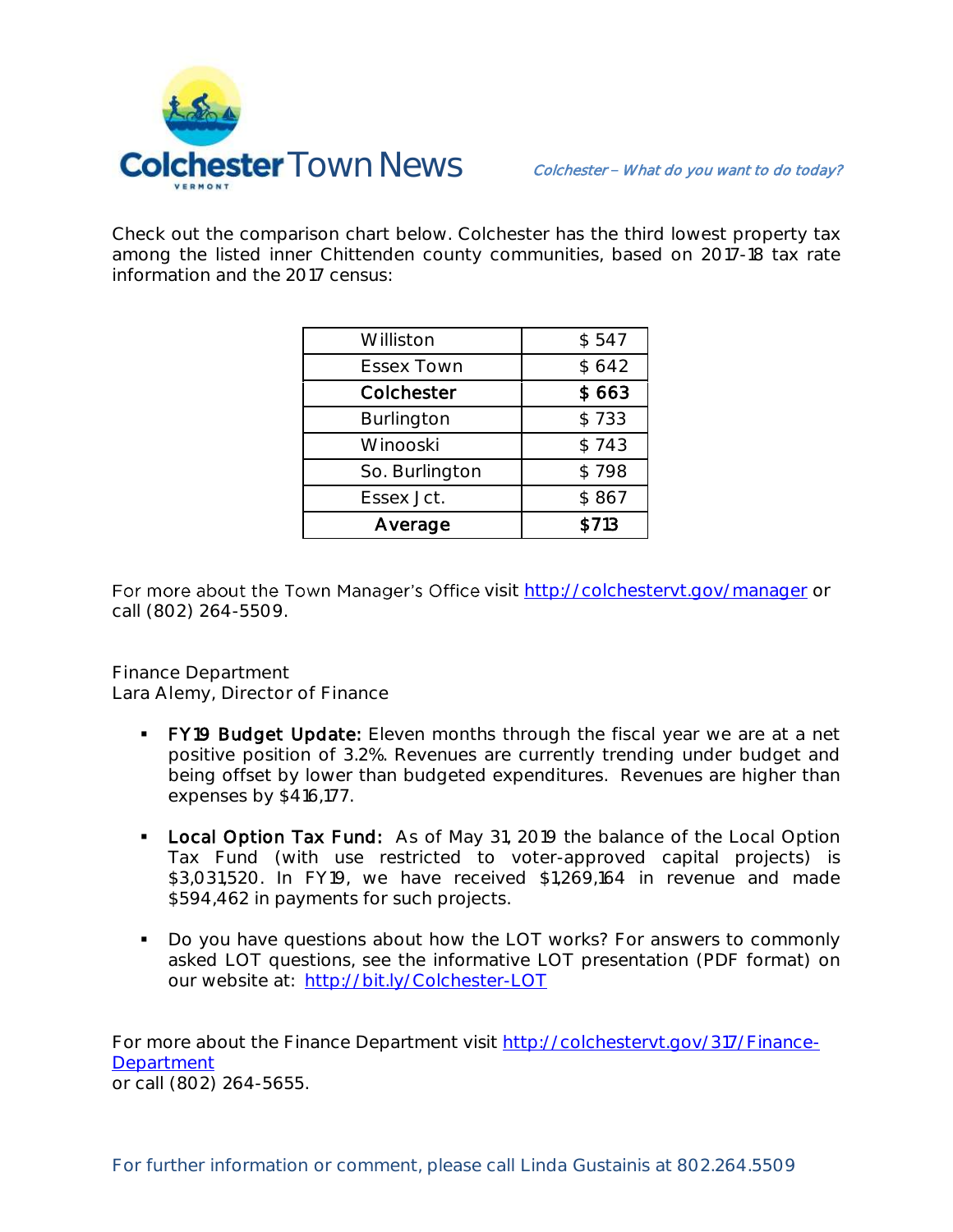

**Police Department Douglas Allen, Police Chief** 

- Speeding Complaints: We have received a large number of complaints involving speeding vehicles and reckless driving around our community. Now that school is out and there are more pedestrians and bicyclists on the roads we ask everyone to be aware when driving. We have placed new electronic speed signs at several locations around town and we will be following up with enforcement action. Please, buckle up, slow down, and put down the phone.
- New CPD Officer: Officer Jennifer Czachor (pronounced "Za-her") has completed her training and is patrolling our community. We have other officers attending training in drug interdiction, professional standards investigations, and interviewing techniques.
- Fireworks: A reminder about fireworks! They remain unlawful to possess and ignite in our state and in our community-as well as being incredibly dangerous. From Vermont Department of Public Safety, Division of Fire Safety -"In Vermont all fireworks (not including Sparklers and other novelty smoke devices) are illegal except for permitted, supervised public fireworks displays. Fireworks are dangerous and unpredictable, especially in the hands of amateurs. All too often Fireworks result in serious burns, hearing loss and other injuries due to miss-use. Public fireworks displays conducted by trained professionals and supervised by local fire departments are a good alternative to personal fireworks use. These displays are the smartest and safest way to eniov fireworks."
- Over the past four weeks, CPD officers responded to 1168 calls for service. These calls resulted in 42 arrests. These arrests were for violations that included Felony Domestic Assault, Possession of Methamphetamine, and Grossly Negligent Vehicle Operation, among others.

For more about Colchester Police Department visit<http://colchestervt.gov/police> or call (802) 264-5556 (non-emergency).

**Rescue and Technical Rescue Squads Scott Crady, Rescue Chief**

 Colchester Rescue and Technical Rescue hosted participants of the summer camp "Hall of Heros" this week. We all had a great time showing our station,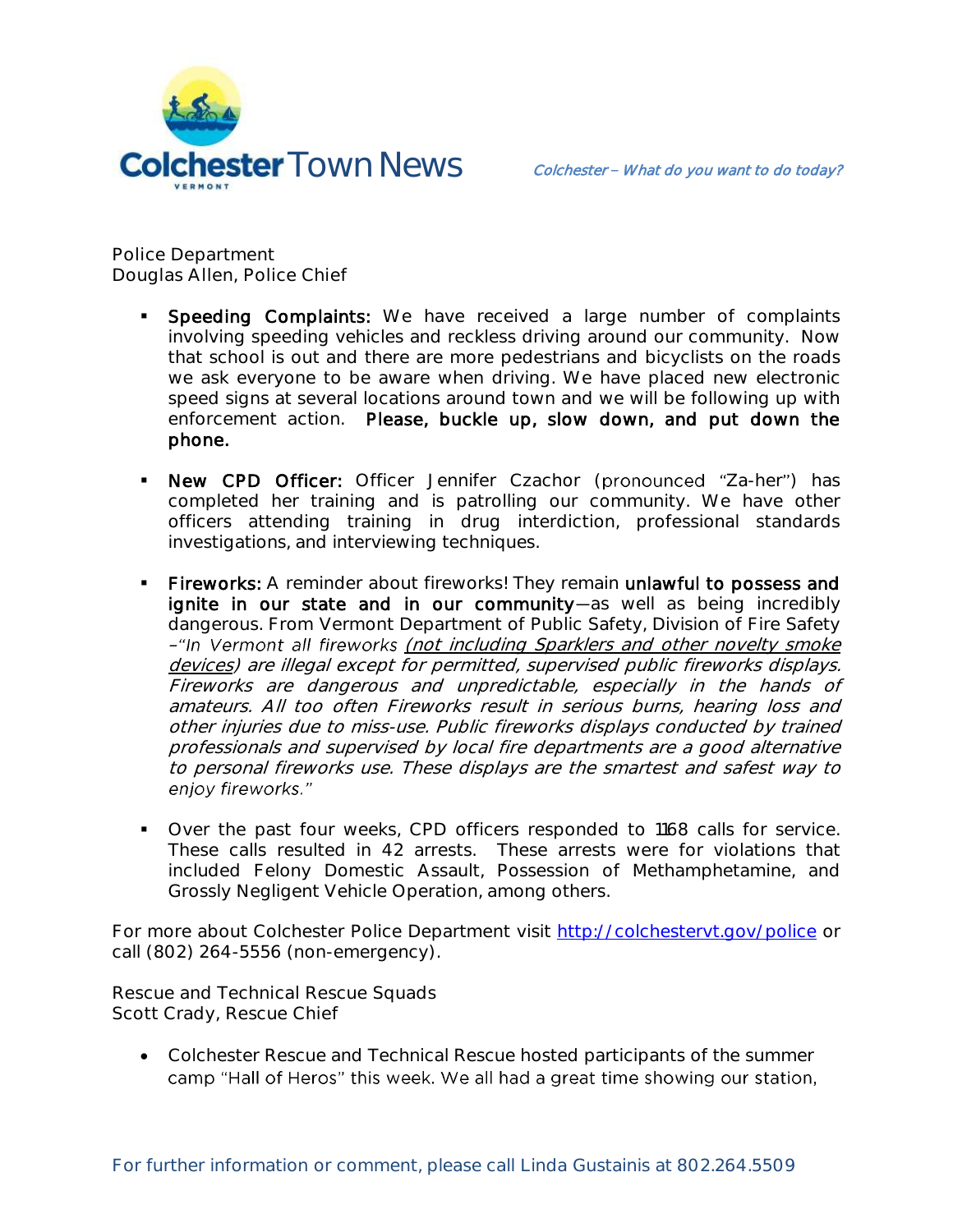

demonstrating our equipment and seeing the children's skills in coloring and problem solving.

- We welcome our 2 new volunteers, Amber LaFountain and Colby Fischer, both are certified as EMTs. Amber is assigned to the Friday Day-shift and Colby to Thursday night-shift.
- There were 129 emergency medical calls in the last 30 days, compared to 132 calls last year for this time frame.
- We anticipate ending FY19 with a total call volume of approximately 1,670, this is an increase of approximately 220 EMS incidents from FY18.



The crew practicing full spinal immobilization!

For more about Colchester Rescue, please visit [http://colchestervt.gov/rescue](http://colchestervt.gov/rescue/index.shtml) or call (802) 264-5990.